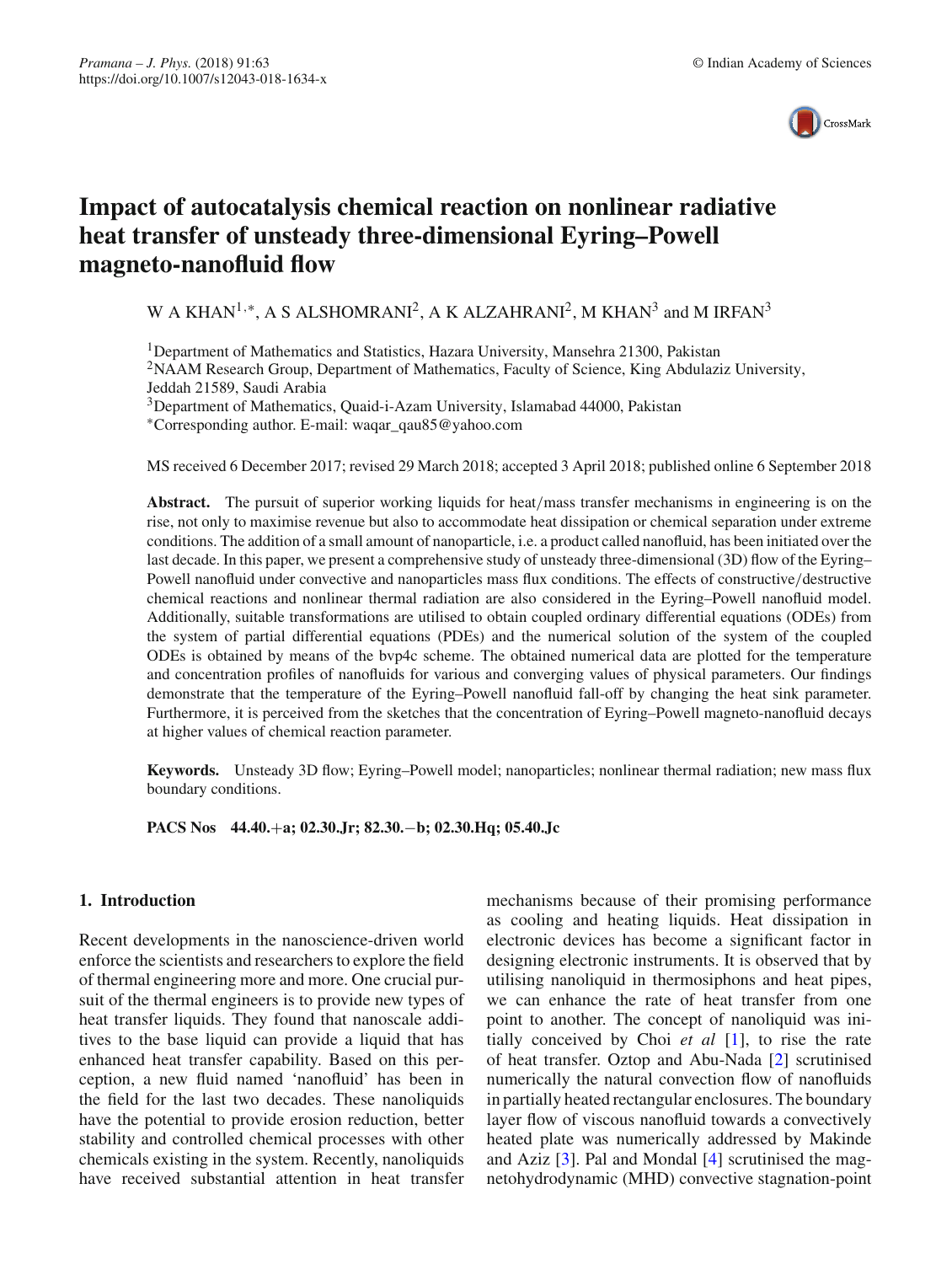flow of nanofluids over a non-isothermal stretching sheet with induced magnetic field. The mixed convection stagnation-point flow of nanofluids over a stretching/shrinking sheet in a porous medium with internal heat generation/absorption was studied by Pal and Mondal [\[5](#page-8-4)]. Effects of heat and mass transfer on the hydromagnetic flow of a viscous fluid under slip conditions and different types of nanoparticles were considered by Turkyilmazoglu [\[6\]](#page-8-5). Khan *et al* [\[7\]](#page-8-6) analysed the three-dimensional (3D) flow of an Oldroyd-B nanofluid towards a stretching sheet with heat generation/absorption. Their observations revealed that with the Brownian motion and thermophoresis parameters, the temperature field increases, however, an opposite behaviour was found in the concentration field. Furthermore, Khan *et al* [\[8](#page-8-7)] scrutinised the two-dimensional (2D) boundary layer flow and heat transfer to Sisko nanofluid over a stretching sheet in the concerned study. Their results showed that the temperature distribution increases with the thermophoresis and Brownian motion parameters. Kuznetsou and Nield [\[9\]](#page-8-8) provided a revised model of the natural convective boundary-layer flow of nanofluid on a vertical plate under the newly proposed boundary condition. Hayat *et al* [\[10\]](#page-8-9) studied the mixed convection flow of viscoelastic nanofluid by a cylinder with variable thermal conductivity and heat source/sink. The magneto-nanoliquids are utilised in significant areas of science and technology such as optical modulators, magneto-optical wavelength filters, wound treatment and MHD power generators. These applications of magneto-nanoliquids are justified because the utilisation of MHD in the working liquid creates a retarding force, which controls the cooling rate that is essential in these devices. Hayat *et al* [\[11\]](#page-8-10) developed the MHD 3D flow of nanofluid under convective conditions. Hayat *et al* [\[12](#page-8-11)] presented the impact of MHD on the bidirectional flow of nanofluid subject to a second-order slip velocity and homogeneous–heterogeneous reactions. Khan and Khan [\[13](#page-8-12)[,14](#page-8-13)] inspected the characteristics of nonlinear mechanics by utilising the aspects of thermophoresis and Brownian motion. Peddisetty [\[15](#page-8-14)] considered the problem of transient-free convective flow for nanofluid with thermal stratification. Khan and Khan [\[16](#page-8-15)] analysed the non-Newtonian Burgers nanofluid over the stretched surface under the influence of heat sink– source. Sheikh *et al* [\[17\]](#page-8-16) presented the applications of nanofluids for improving the efficiency of solar collectors. Khan *et al* [\[18](#page-8-17)] scrutinised the features of magneto-Carreau nanofluid by considering the aspects of solar energy.

Chemical processes are an essential piece of innovation, of culture and in fact, of life itself. Chemical reactions are absolutely distinguished from the physical change. In physical processes, only states are changed. In physical change, the chemical properties of the substance will remain the same as before. Chemical reaction is the mechanism, which takes place between two or more reactants to generate one or more new compounds. There are many chemical reactions, which are slow and require heat or an accelerator to start the reaction. Chemical reaction is classified as homogeneous reaction if the reactant and catalyst are in one phase and heterogeneous reaction if they are in at least two phases. Example of this mechanism is the interaction between a liquid and a solid. These chemical processes have several applications like food processing, fog formation and polymer production. Pizza *et al* [\[19](#page-8-18)] showed the capability of catalytically coated walls in moderating characteristic fire hazards of meso/smaller scale channels. Additionally, Hayat *et al* [\[20](#page-8-19)[,21\]](#page-8-20) have done a lot of work related to chemical reactions. Khan *et al* [\[22](#page-8-21)] also reported the outcome of a chemically reactive aspect in the flow of tangent hyperbolic materials. Wang *et al* [\[23\]](#page-8-22) reported the reaction intensity between catalytic and non-catalytic combustors. Li *et al* [\[24](#page-8-23)] investigated the characteristics of heterogeneous-homogeneous reactions by utilizing the aspects of catalyst segmentation with cavities. The outcomes demonstrated that the catalytic combustor showed high stability and powerless reaction intensity. Yasmeen *et al* [\[25\]](#page-8-24) examined the homogeneous–heterogeneous reactions of the ferrofluid flow by a stretched surface in the incidence of a magnetic dipole. They detected from their graphical data that temperature of ferrofluid declines for higher values of Prandtl number while opposite trend is observed for thermal radiation. On the other hand, the temperature and skin friction were found to enhance conductivity while using increasing values of embedded parameters. Moreover, Khan *et al* [\[26\]](#page-8-25) illustrated the characteristics of the homogeneous–heterogeneous processes in the 3D Burgers fluid flow.

The rheology of nonlinear mechanics [\[27](#page-8-26)[–38](#page-8-27)] has been an inspiring and fascinating subject for investigators because of its growing technical and industrial importance such as in polymer, petroleum, chemical and food processing industries. Owing to the significance of nonlinear mechanics, Powell and Eyring anticipated a novel fluid relation known as the Eyring–Powell fluid model. Hayat *et al* [\[39](#page-8-28)] inspected the flow of Eyring–Powell fluid by considering a moving surface. The characteristics of the 3D flow for Powell– Eyring nanfluid over a stretched surface was studied numerically by Gireesha *et al* [\[40\]](#page-8-29). Khan *et al* [\[41\]](#page-8-30) assessed the flow behaviour of the 3D magneto Eyring– Powell nanofluid under the influence of thermal radiation.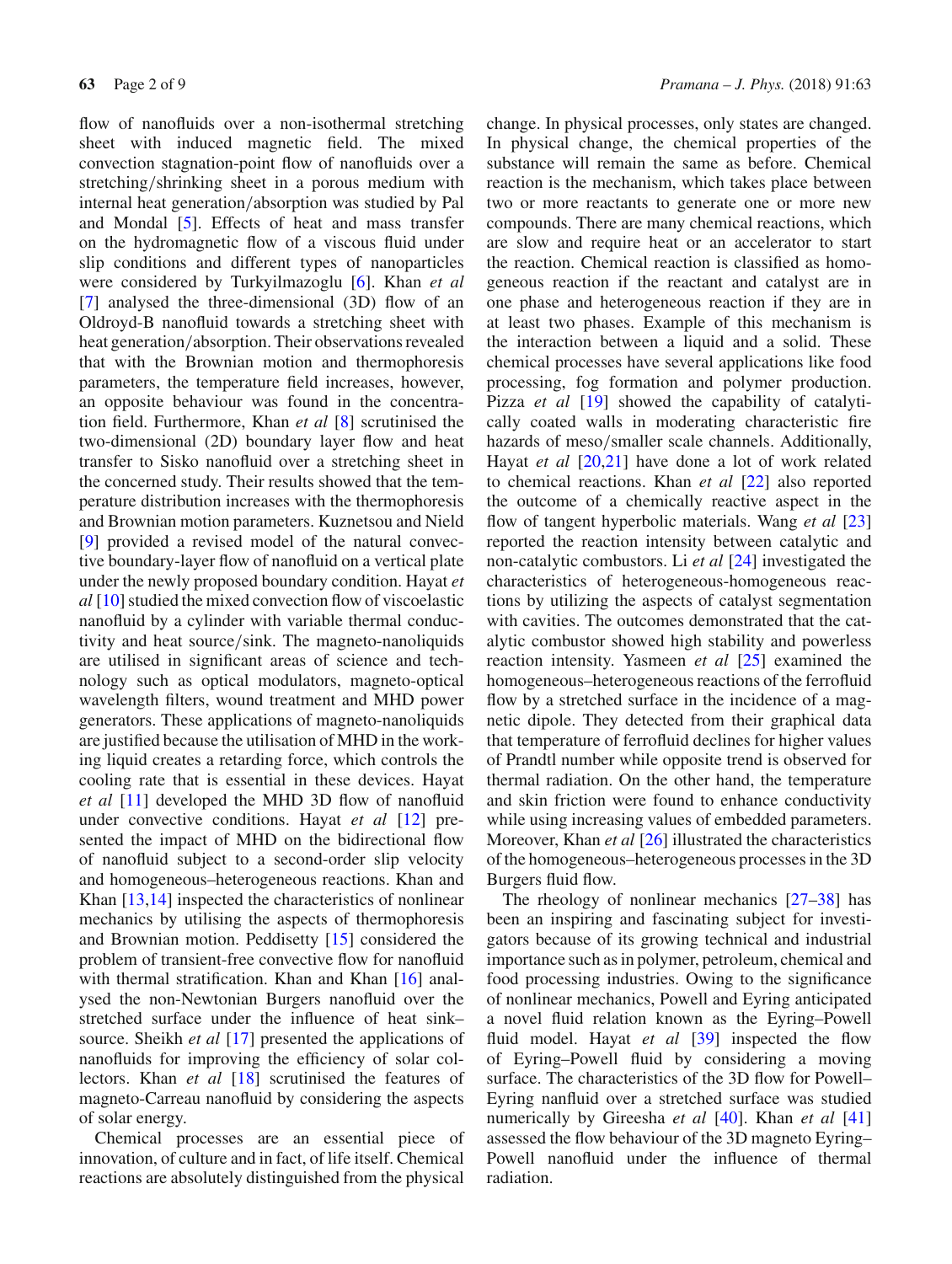

<span id="page-2-0"></span>**Figure 1.** The physical geometry of the problem.

Thermal radiation is a phenomenon in which energy spreads from a heated surface to its absorption point in all directions in the form of electromagnetic waves. It is generated by the thermal agitation of composite molecules of the body. A common example of thermal radiation is the heating of a room by an open fireplace. The typical examples are heat from the sun, fire, light-bulb and microwave radiation. Moreover, its technological applications can be seen in nuclear power plants, solar power technology, chemical processes and combustion chambers. Stefan–Boltzmann law of radiative heat transfer states that heat energy emitted by the heated surface per unit area per second is directly proportional to the fourth power of the surface's absolute temperature. It has been observed that when the temperature difference between the object and free stream fluid is large, thermal radiation is capable of inverting thermal boundary layers and related rate of heat transfer. Khan *et al* [\[42\]](#page-8-31) considered the aspect of gyrotactic microorganisms for magneto-Burgers nanofluid in the presence of thermal radiation. Ali *et al* [\[43](#page-8-32)] studied the hidden mechanisms for unsteady flow by utilising a porous medium. Bhatti *et al* [\[44\]](#page-8-33) investigated the heat transfer mechanism for MHD particle-fluid suspension under the influence of thermal radiation induced by a metachronal wave. Khan *et al* [\[45](#page-8-34)] used the idea of suspension of nanoparticles in 3D Sisko fluid flow over a stretched surface.

From the above-mentioned discussion, it is found that the current consideration is unique and no such investigation has been considered in the literature. Therefore, the objective of the current research is to explore the features of unsteady 3D flow of the Eyring–Powell nanofluid in the presence of constructive/destructive reactions and nonlinear thermal radiation over a bidirectional stretchable surface. Additionally, the heat transfer mechanism is demonstrated in the presence of heat sink/source. The bvp4c scheme is used to find numerical solution to the obtained ODEs.

### **2. Theory and flow field exploration**

We shall consider here the unsteady 3D forced convective flow of an electrically conducting Eyring– Powell nanofluid associated with the heat and mass transfer. The sheet coincides with the plane  $z = 0$  and the motion of the Eyring–Powell nanoliquid is confined in the half space  $z > 0$ . Constructive/destructive chemical reactions and heat source/sink mechanisms are also taken into account. Moreover, Reynolds number is supposed to be small neglecting the impact of the induced magnetic field on the Eyring–Powell nanofluid. The surface of the sheet is heated by a hot liquid having temperature  $T_f$ , whereas the nanofluid outside the boundary is maintained at a uniform temperature and concentration ( $T_\infty$ ,  $C_\infty$ ). The physical geometry of the problem considered here is shown in figure [1.](#page-2-0) The boundary layer equations take the form:

<span id="page-2-1"></span>
$$
\frac{\partial u}{\partial x} + \frac{\partial v}{\partial y} + \frac{\partial w}{\partial z} = 0,\tag{1}
$$

$$
\frac{\partial u}{\partial t} + u \frac{\partial u}{\partial x} + v \frac{\partial u}{\partial y} + w \frac{\partial u}{\partial z} = \left( v + \frac{1}{\beta d_1 \rho_f} \right) \frac{\partial^2 u}{\partial z^2} \n- \frac{1}{2\beta d_1^3 \rho_f} \left( \frac{\partial u}{\partial z} \right)^2 \frac{\partial^2 u}{\partial z^2} - \frac{\sigma B_0^2(t)}{\rho_f} u,
$$
\n(2)

$$
\frac{\partial v}{\partial t} + u \frac{\partial v}{\partial x} + v \frac{\partial v}{\partial y} + w \frac{\partial v}{\partial z} = \left( v + \frac{1}{\beta d_1 \rho_f} \right) \frac{\partial^2 v}{\partial z^2} \n- \frac{1}{2\beta d_1^3 \rho_f} \left( \frac{\partial v}{\partial z} \right)^2 \frac{\partial^2 v}{\partial z^2} - \frac{\sigma B_0^2(t)}{\rho_f} v,
$$
\n(3)

$$
\frac{\partial T}{\partial t} + u \frac{\partial T}{\partial x} + v \frac{\partial T}{\partial y} + w \frac{\partial T}{\partial z} = \alpha_1 \frac{\partial^2 T}{\partial z^2} \n+ \tau \left[ D_B \frac{\partial C}{\partial z} \frac{\partial T}{\partial z} + \frac{D_T}{T_{\infty}} \left( \frac{\partial T}{\partial z} \right)^2 \right] \n- \frac{1}{(\rho c)_f} \frac{\partial q_r}{\partial z} + \frac{Q_0}{(\rho c)_f} (T - T_{\infty}),
$$
\n(4)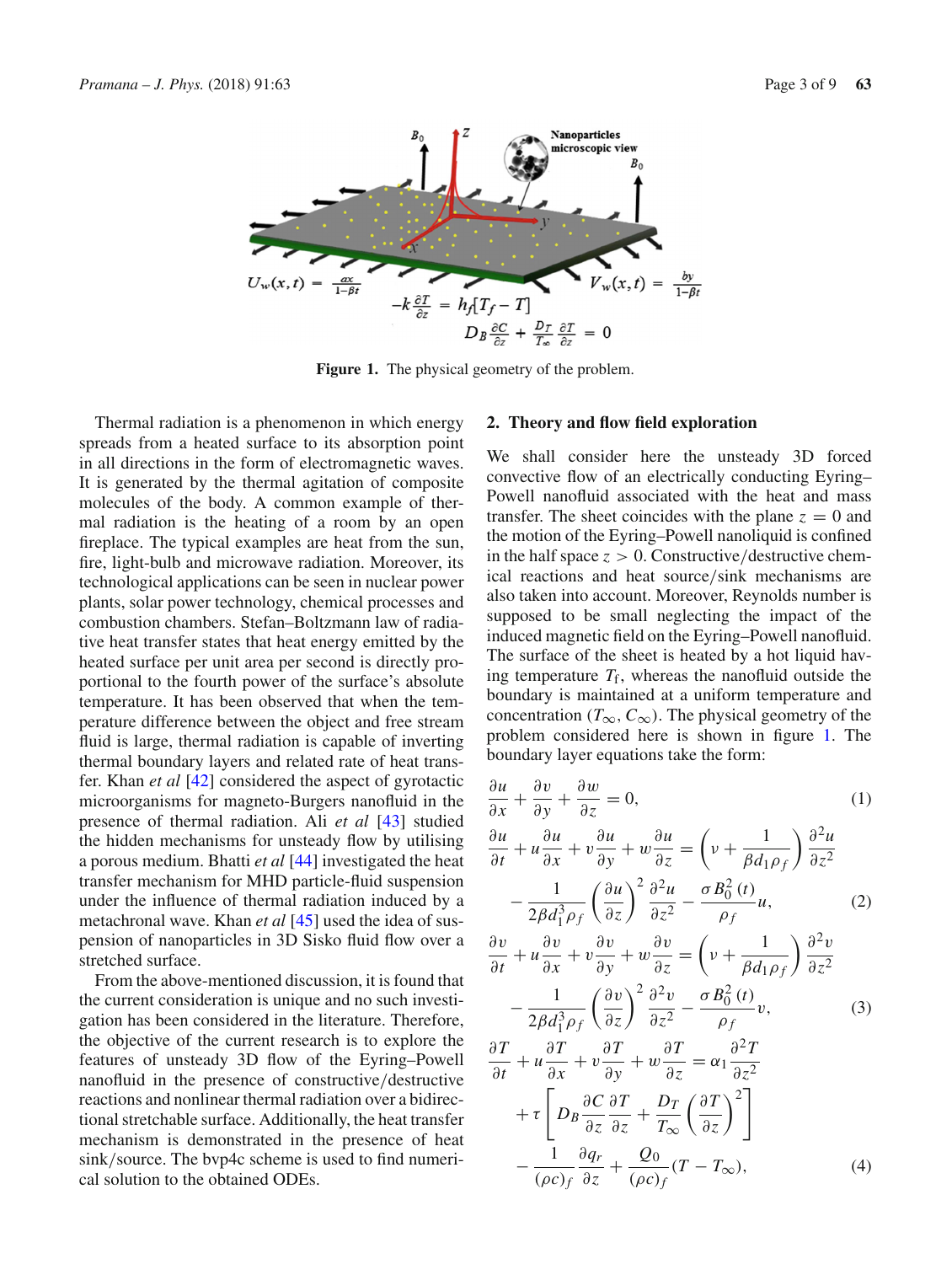$$
\frac{\partial C}{\partial t} + u \frac{\partial C}{\partial x} + v \frac{\partial C}{\partial y} + w \frac{\partial C}{\partial z} = D_B \frac{\partial^2 C}{\partial z^2} + \frac{D_T}{T_{\infty}} \frac{\partial^2 T}{\partial z^2} - k_c (C - C_{\infty}).
$$
\n(5)

The boundary conditions for the present flow analysis are

<span id="page-3-1"></span>
$$
u = U_w(x, t) = \frac{ax}{1 - \beta_1}, \quad v = V_w(x, t) = \frac{by}{1 - \beta_1},
$$
  
\n
$$
w = 0,
$$
  
\n
$$
-k\frac{\partial T}{\partial z} = h_f[T_f - T], \quad D_B \frac{\partial C}{\partial z} + \frac{D_T}{T_\infty} \frac{\partial T}{\partial z} = 0
$$
  
\nat  $z = 0,$   
\n
$$
u \to 0, \quad v \to 0, \quad T \to T_\infty, \quad C \to C_\infty \quad \text{as } z \to \infty,
$$
\n(7)

where  $u, v, w, T, C, v, \beta, d_1, \rho_f, \alpha_1, \tau, D_B, D_T, k_c$ , *qr* are, respectively, the velocity components in the *x*, *y* and *z* directions, temperature, concentration, kinematic viscosity, fluid parameters, fluid density, thermal diffusivity of base liquid, ratio of effective heat capacity of the nanoparticle to heat capacity of Eyring–Powell fluid, Brownian diffusion coefficient, thermophoresis diffusion coefficient, rate of chemical reaction and radiative heat flux. The radiative heat flux  $q_r$  is given by

$$
q_r = -\frac{4\sigma^*}{3k^*} \frac{\partial T^4}{\partial z} = -\frac{16\sigma^*}{3k^*} \frac{\partial}{\partial z} \left( T^3 \frac{\partial T}{\partial z} \right),\tag{8}
$$

where  $\sigma^*$  is the Stefan–Boltzman constant and  $k^*$  is the mean absorption coefficient.

Substituting eq.  $(8)$  into eq.  $(4)$ , we have the following energy equation:

$$
\frac{\partial T}{\partial t} + u \frac{\partial T}{\partial x} + v \frac{\partial T}{\partial y} + w \frac{\partial T}{\partial z} \n= \alpha_1 \frac{\partial^2 T}{\partial z^2} + \tau \left[ D_B \frac{\partial C}{\partial z} \frac{\partial T}{\partial z} + \frac{D_T}{T_{\infty}} \left( \frac{\partial T}{\partial z} \right)^2 \right] \n+ \frac{1}{(\rho c)_f} \frac{16\sigma^*}{3k^*} \frac{\partial}{\partial z} \left( T^3 \frac{\partial T}{\partial z} \right) \n+ \frac{Q_0}{(\rho c)_f} (T - T_{\infty}).
$$
\n(9)

By presenting the following suitable conversions:

$$
u = \frac{ax f'(\eta)}{1 - \beta_1}, \quad v = \frac{ay g'(\eta)}{1 - \beta_1},
$$
  

$$
w = -\sqrt{\frac{av}{1 - \beta_1}} [f(\eta) + g(\eta)],
$$

**63** Page 4 of 9 *Pramana – J. Phys.* (2018) 91:63

$$
\theta(\eta) = \frac{T - T_{\infty}}{T_f - T_{\infty}}, \quad \phi(\eta) = \frac{C - C_{\infty}}{C_{\infty}},
$$

$$
\eta = z \sqrt{\frac{a}{\nu (1 - \beta_1)}}, \tag{10}
$$

eq. [\(1\)](#page-2-1) is automatically satisfied and eqs  $(2)$ – $(7)$  and  $(9)$ yield

$$
(1 + \epsilon)f''' - S\left(f' + \frac{1}{2}\eta f''\right) + (f + g)f'' - f'^2 - \epsilon \delta_1 f''^2 f''' - M^2 f' = 0,
$$
\n(11)

$$
(1 + \epsilon)g''' - S\left(g' + \frac{1}{2}\eta g''\right) + (f + g)g'' - g'^2 - \epsilon \delta_2 g''^2 g''' - M^2 g' = 0, \quad (12)
$$

$$
\frac{d}{d\eta}[\{1 + R_d(1 + (\theta_f - 1)\theta)^3\}\theta']
$$
  
- 
$$
- \Pr S\left(\theta + \frac{1}{2}\eta\theta'\right) + \Pr[(f + g)\theta' + N_b\theta'\phi'
$$
  
+ 
$$
N_t\theta'^2] + \Pr \lambda\theta = 0,
$$
 (13)

<span id="page-3-0"></span>
$$
\phi'' - \text{Le Pr } S\left(\phi + \frac{1}{2}\eta\phi'\right) + \text{Le Pr}(f + g)\phi'
$$
  
- \text{Le Pr }\delta\phi + \frac{N\_t}{N\_b}\theta'' = 0, (14)

$$
f = 0, \ g = 0, \ f' = 1, \ g' = \alpha,
$$
  
\n
$$
\theta'(0) = -\gamma[1 - \theta(0)], \ N_b \phi'(0) + N_t \theta'(0) = 0,
$$
  
\nat  $\eta = 0,$  (15)  
\n
$$
f' \to 0, \ g' \to 0, \ \theta \to 0, \ \phi \to 0, \ \text{as } \eta \to \infty.
$$
 (16)

<span id="page-3-2"></span>In the above expressions,  $\epsilon = 1/\beta d_1 \rho_f$ ,  $\delta_1$  $a^3x^2/2vd_1^2$  and  $\delta_2 = a^3y^2/2vd_1^2$  are the Eyrin– Powell fluid parameters,  $M = \sigma B_0^2/(\rho c)_f$  denotes the magnetic parameter,  $R_d = 16\sigma^* T_{\infty}^3/3kk^*$  is the radiation parameter, Pr =  $v/\alpha_1$  is the Prandtl number,  $\theta_f = T_f/T_\infty$  is the temperature parameter,  $N_b =$  $\tau D_B C_\infty / \nu$  is the Brownian motion parameter,  $N_t =$  $\tau D_T(T_f - T_\infty)/\nu T_\infty$  is the thermophoresis parameter, Le =  $\alpha_1/D_B$  is the Lewis number,  $\alpha = b/a$  is the ratio of stretching rate parameter,  $\gamma = ((h_f/k)\sqrt{\nu/a})$  is the Biot number,  $\lambda = (Q_0(1 - \beta_1))/a(\rho c)f$  is the heat source/sink parameter and  $\delta = k_c/a$  for the chemical reaction parameter. The prime stands for differentiation with respect to  $\eta$ .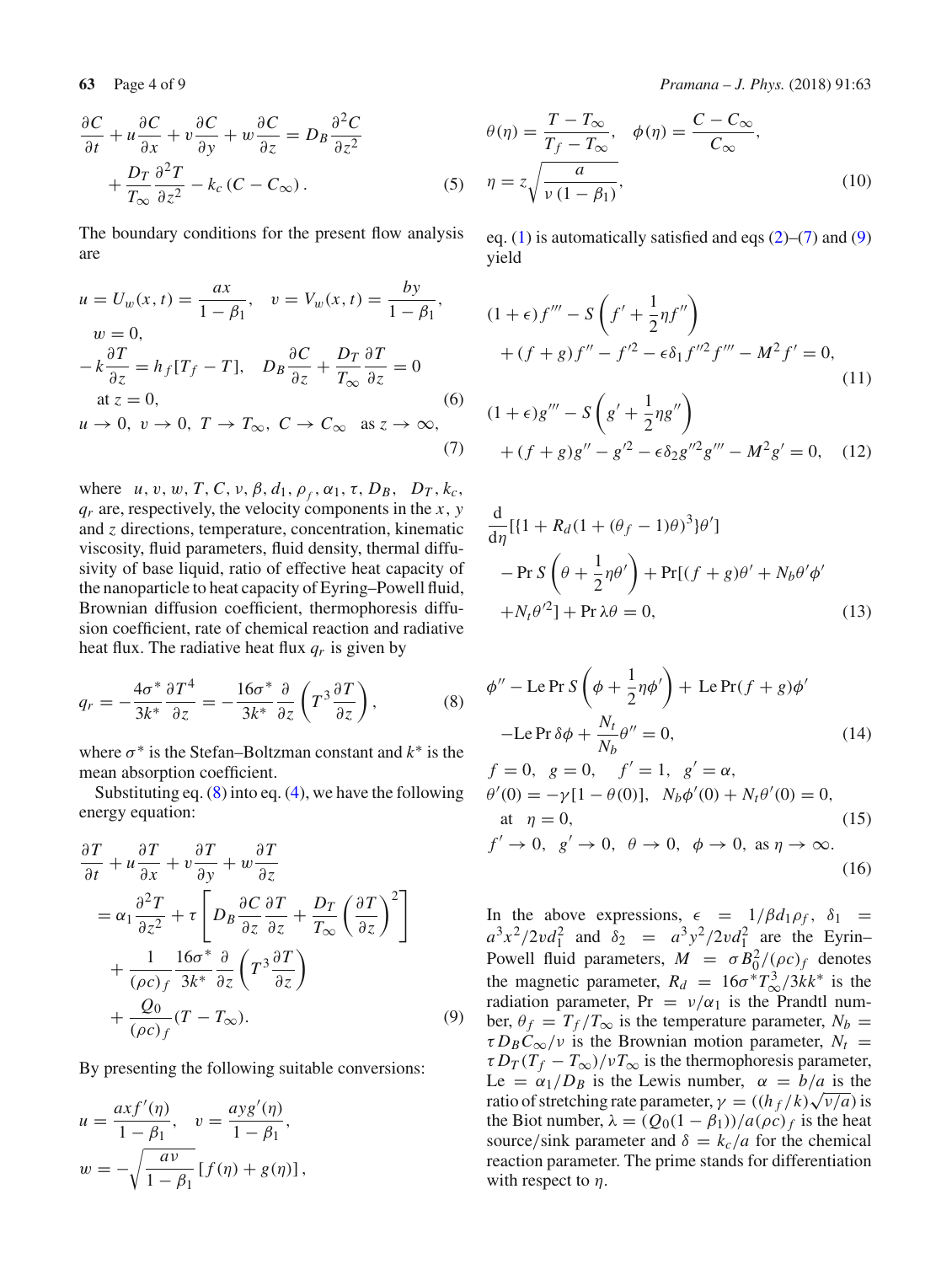<span id="page-4-0"></span>

| <b>Table 1.</b> Numerical values of the local Nusselt number $-\theta'(0)$ for distinct values of growing parameters for fixed value of |  |  |  |
|-----------------------------------------------------------------------------------------------------------------------------------------|--|--|--|
| $\alpha = 0.3$ and $\gamma = 0.3$ .                                                                                                     |  |  |  |

| $\epsilon$ | $\delta_1$ | $\delta_2$ | $\alpha$ | $\cal M$ | Pr      | $N_b$ | $N_t$ | $(Re_x)^{-1/2}Nu_x$ |
|------------|------------|------------|----------|----------|---------|-------|-------|---------------------|
| 0.3        | $0.2\,$    | $0.2\,$    | 0.3      | 0.5      | $1.0\,$ | 0.5   | 0.5   | 0.168731            |
| $0.0\,$    |            |            |          |          |         |       |       | 0.167758            |
| 0.5        |            |            |          |          |         |       |       | 0.169207            |
| 1.0        |            |            |          |          |         |       |       | 0.170054            |
| 0.3        | 0.3        |            |          |          |         |       |       | 0.168716            |
|            | 0.5        |            |          |          |         |       |       | 0.168684            |
|            | 0.7        |            |          |          |         |       |       | 0.168650            |
|            | $0.2\,$    | 0.3        |          |          |         |       |       | 0.168731            |
|            |            | 0.6        |          |          |         |       |       | 0.168730            |
|            |            | 0.9        |          |          |         |       |       | 0.168729            |
|            |            | 0.2        | 0.0      |          |         |       |       | 0.164825            |
|            |            |            | 0.1      |          |         |       |       | 0.166329            |
|            |            |            | 0.3      |          |         |       |       | 0.168731            |
|            |            |            | 0.5      | 0.0      |         |       |       | 0.169400            |
|            |            |            |          | 0.3      |         |       |       | 0.169154            |
|            |            |            |          | 0.7      |         |       |       | 0.168731            |
|            |            |            |          | 0.5      | 0.5     |       |       | 0.156871            |
|            |            |            |          |          | 0.7     |       |       | 0.162949            |
|            |            |            |          |          | 1.3     |       |       | 0.172542            |
|            |            |            |          |          | $1.0\,$ | 0.1   |       | 0.168731            |
|            |            |            |          |          |         | 0.3   |       | 0.168731            |
|            |            |            |          |          | -       | 0.5   |       | 0.168731            |
|            |            |            |          |          |         | 0.7   | 0.2   | 0.168894            |
|            |            |            |          |          |         |       | 0.4   | 0.168786            |
|            |            |            |          |          |         |       | 0.6   | 0.168676            |
|            |            |            |          |          |         |       |       |                     |

After somatic opinion, the vital characteristic of the flow is the local Nusselt number  $Nu_x$  which can be characterised as

$$
\text{Nu}_x = -\frac{x}{(T_f - T_\infty)} \left( \frac{\partial T}{\partial z} \right) \Big|_{z=0} + \frac{xq_r}{k(T_f - T_\infty)}.
$$
\n(17)

The above quantities are reduced to the following dimensionless form:

$$
(\text{Re}_x)^{-1/2} \text{Nu}_x = -[1 + R_d \{\theta_f + (1 - \theta_f)\theta\}^3] \theta'(0),
$$
\n(18)

where  $Re_x = (ax^2)/v$  is the local Reynolds numbers.

#### **3. Graphical results and discussion**

A thorough analysis is made for the constructive/ destructive effects on the MHD 3D forced convective flow of the Erying–Powell nanofluid. Heat source/sink and nonlinear radiation effects are taken into consideration. The governing ODEs and boundary conditions are analysed by utilising the bvp4c function in Matlab. A detailed graphical analysis has been made for the temperature and concentration fields and discussed for various parameters of interest. Furthermore, heat transfer rate for fluctuating various parameters is included in table [1.](#page-4-0) From table [1,](#page-4-0) we perceived that heat transfer rate enriches for accumulative values of Pr,  $\epsilon$ and  $\alpha$  while it illustrates diminishing behaviour for  $\delta_1$ ,  $\delta_2$ , *M*, *N<sub>b</sub>* and *N<sub>t</sub>*.

#### 3.1 *Temperature field*

The temperature profiles of the Eyrin–Powell nanofluid exhibit a remarkable change with the variation of *S*, *M*,  $\theta_f$ ,  $\lambda$ ,  $\gamma$  and  $N_t$ . The variation of temperature profile with these parameters is illustrated in figures [2–](#page-5-0) [4.](#page-5-1) To exhibit the effects of unsteadiness parameter *S* and magnetic parameter *M* on the temperature profile, we have plotted figures [2a](#page-5-0) and [2b](#page-5-0). These sketches show that the temperature of the Eyrin–Powell nanofluid increases as the values of *S* and *M* are increased. Physically, as we enhance *M*, Lorentz's force increases due to which collision between the particles of the Eyrin– Powell nanofluid increases. As a result, the temperature of the Eyrin–Powell nanofluid rises. The ratio of the temperature parameter  $θ_f$  and heat absorption parameter  $λ$ plays a vital role in the forced convective 3D flow of the Eyrin–Powell nanofluid. Figures [3a](#page-5-2) and [3b](#page-5-2) present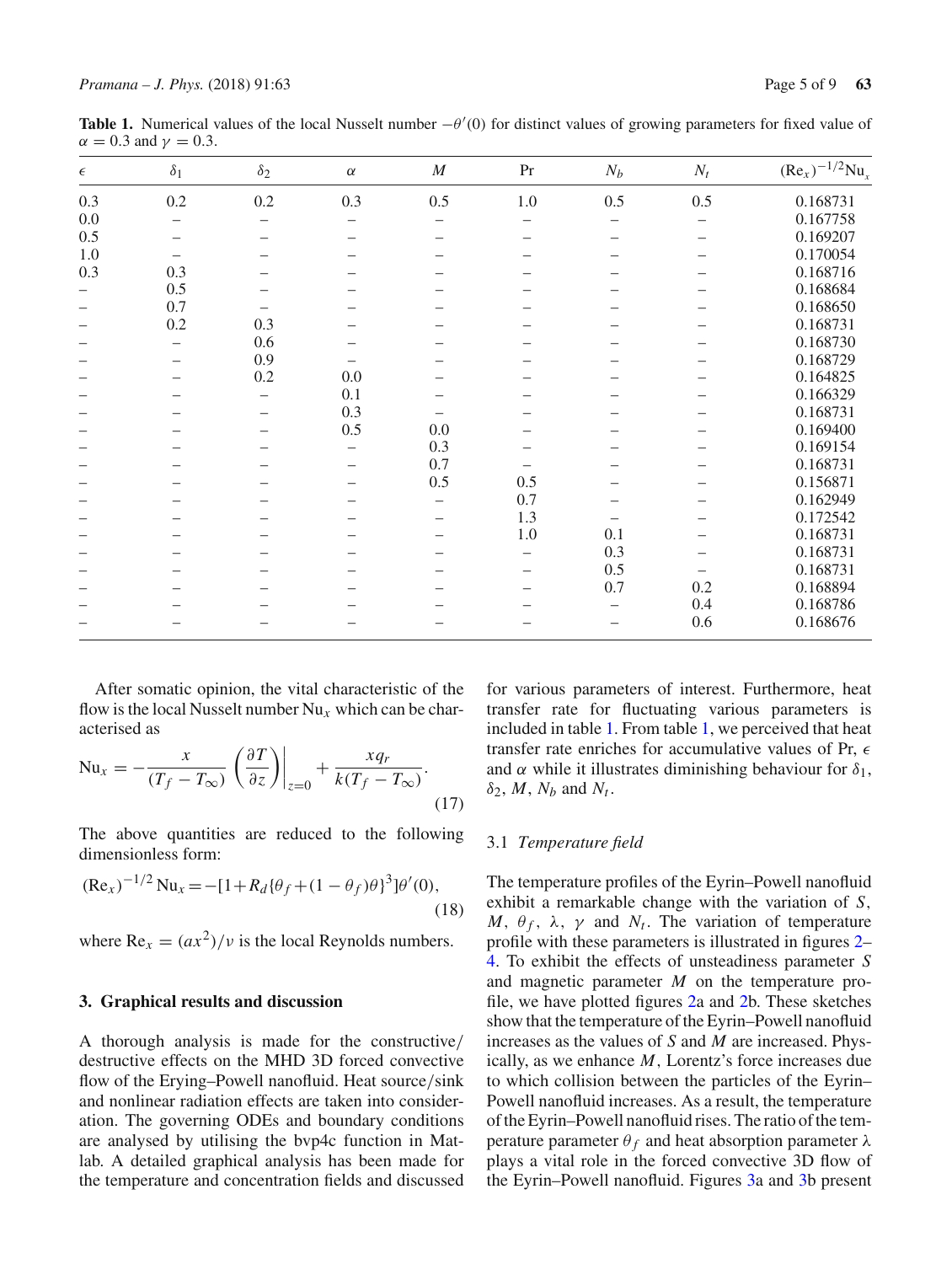

**Figure 2.** Profiles of temperature  $\theta(\eta)$  for various values of (a) unsteadiness parameter *S* and (b) magnetic parameter *M*.

<span id="page-5-0"></span>

**Figure 3.** Profiles of temperature  $\theta(\eta)$  for various values of (a) ratio of temperature parameter  $\theta_f$  and (b) heat absorption parameter λ.

<span id="page-5-2"></span>

<span id="page-5-1"></span>**Figure 4.** Profiles of temperature  $\theta(\eta)$  for various values of (a) Biot number  $\gamma$  and (b) thermophoresis parameter  $N_t$ .

the impact of these parameters on the temperature profile. These figures show that the augmented values of  $\theta_f$  and  $\lambda$  affect the heat transfer strongly. Physically, as  $\theta_f$  increases, the temperature of the wall becomes higher than the temperature of the nanoliquid at infinity. As a result, the temperature of the nanofluid increases. Figures [4a](#page-5-1) and [4b](#page-5-1) interpret the dependence of the Biot number  $\gamma$  and thermophoresis parameter  $N_t$  on the nanofluid temperature. The exploration of these plots imparts that leads to enhancement of nanofluid temperature. The physical reason behind this trend of  $\gamma$ is that less resistance is faced by the thermal wall which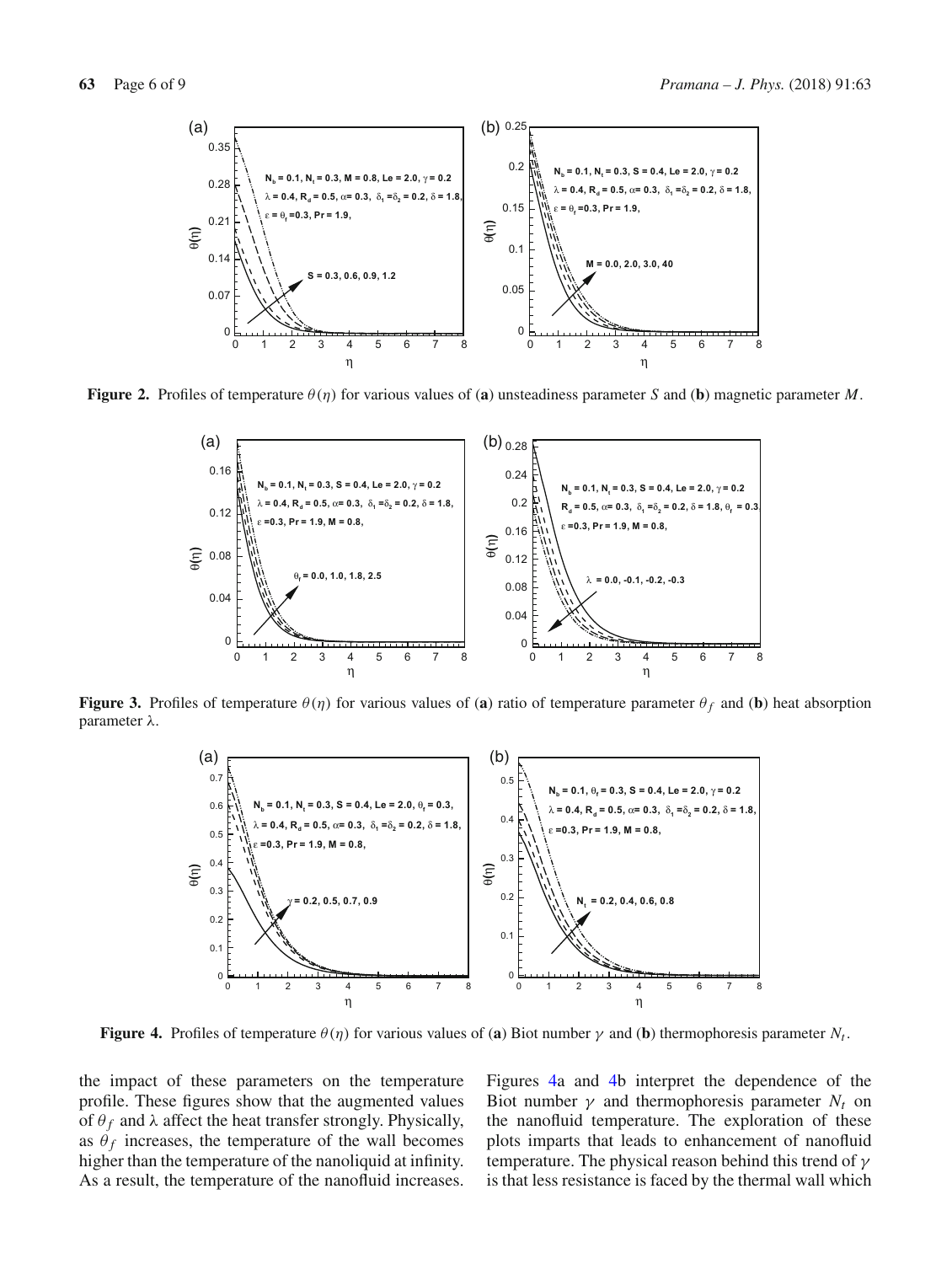

**Figure 5.** Profiles of concentration  $\phi(\eta)$  for various values of (a) unsteadiness parameter *S* and (b) magnetic parameter *M*.

<span id="page-6-0"></span>

<span id="page-6-1"></span>**Figure 6.** Profiles of concentration  $\phi(\eta)$  for various values of (a) Brownian motion parameter  $N_b$  and (b) thermophoresis parameter  $N_t$ .

causes an enhancement in convective heat transfer to the fluid.

#### 3.2 *Concentration field*

The dependence of various parameters on the concentration of the Eyrin–Powell nanofluid is exhibited graphically in figures [5](#page-6-0)[–9.](#page-7-0) The influence of unsteadiness parameter *S* and magnetic parameter *M* on the concentration profile is displayed in figures [5a](#page-6-0) and [5b](#page-6-0). It is analysed from these figures that the concentration profile enhances with an increase in *S* and *M*. The concentration of the Erying–Powell nanofluid increases due to the heat produced by *M*. Figure [6a](#page-6-1) reveals the effect of parameter  $N_b$  on fluid concentration. The concentration profile reduces as  $N_b$  increases. Figure [6b](#page-6-1) shows that the concentration profile enhances with elevation in the thermophoresis parameter  $N_t$  as a higher value of  $N_t$  stands for a greater temperature difference. Additionally, it is detected that physically, an increase in the magnitude of  $N_b$  corresponds to an increase in the rate at which nanoparticles in the base liquid move in random directions with different velocities. This movement of nanoparticles augments transfer of heat and therefore, declines the concentration profile. Demonstration of the effects of Prandtl number Pr and Lewis number Le on the concentration of the Eyrin–Powell nanofluid is shown in figures [7a](#page-7-1) and [7b](#page-7-1). These figures show that the increasing values of Pr and Le result in a reduction of the concentration profile. To investigate the effects of the ratio of stretching rate parameter  $\alpha$  and Biot number  $\gamma$  on the concentration profile, we have plotted figures [8a](#page-7-2) and [8b](#page-7-2). These figures reveal that the concentration profile declines as the value of  $\alpha$  is augmented while an opposite behaviour is observed for  $\gamma$ . Figures [9a](#page-7-0) and [9b](#page-7-0) show the impact of chemical reaction parameter  $\delta$  and ratio of temperature parameter  $\theta_f$  on the concentration profile. It is detected that the concentration of nanoliquids decreases with an increase in δ, whereas a reverse behaviour is detected for  $θ<sub>f</sub>$ . Furthermore, these plots show that the concentration profile is significantly affected by the variation of δ.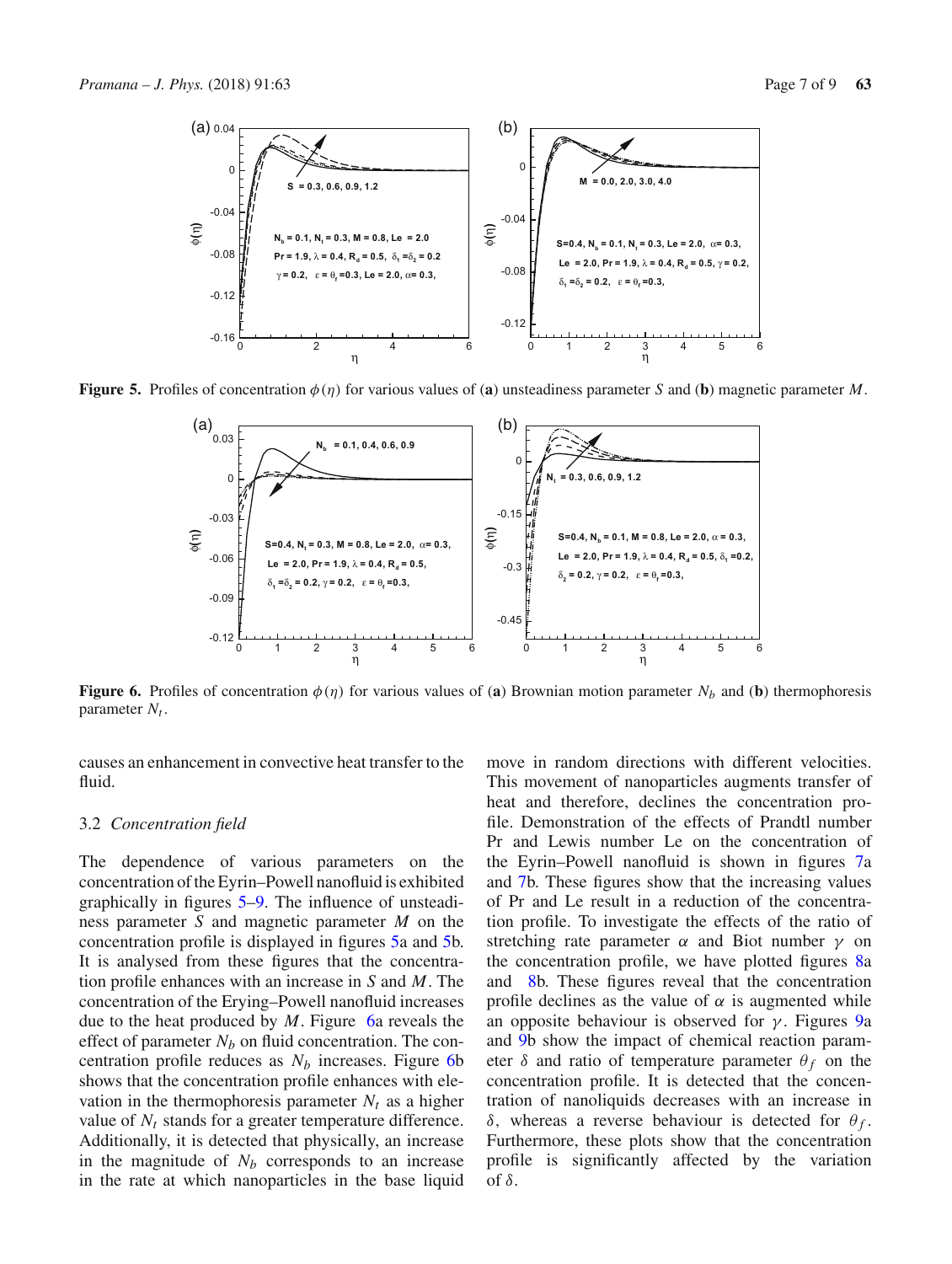

**Figure 7.** Profiles of concentration  $\phi(\eta)$  for various values of (**a**) Prandtl number Pr and (**b**) Lewis number Le.

<span id="page-7-1"></span>

**Figure 8.** Profiles of concentration  $\phi(\eta)$  for various values of (**a**) ratio of stretching rate parameter  $\alpha$  and (**b**) Biot number  $\gamma$ .

<span id="page-7-2"></span>

<span id="page-7-0"></span>**Figure 9.** Profiles of concentration  $\phi(\eta)$  for various values of (**a**) chemical reaction parameter  $\delta$  and (**b**) ratio of temperature parameter θ*f* .

#### **4. Conclusions**

The current paper reported the forced convective 3D flow of the Eyring–Powell magneto-nanofluid in the presence of heat source/sink. Additionally, the impacts of the constructive/destructive reactions and newly suggested relation for nanofluid were considered here. The modelled equations of the Eyring–Powell magnetonanofluid were simplified by applying suitable similarity transformations and numerical solutions of